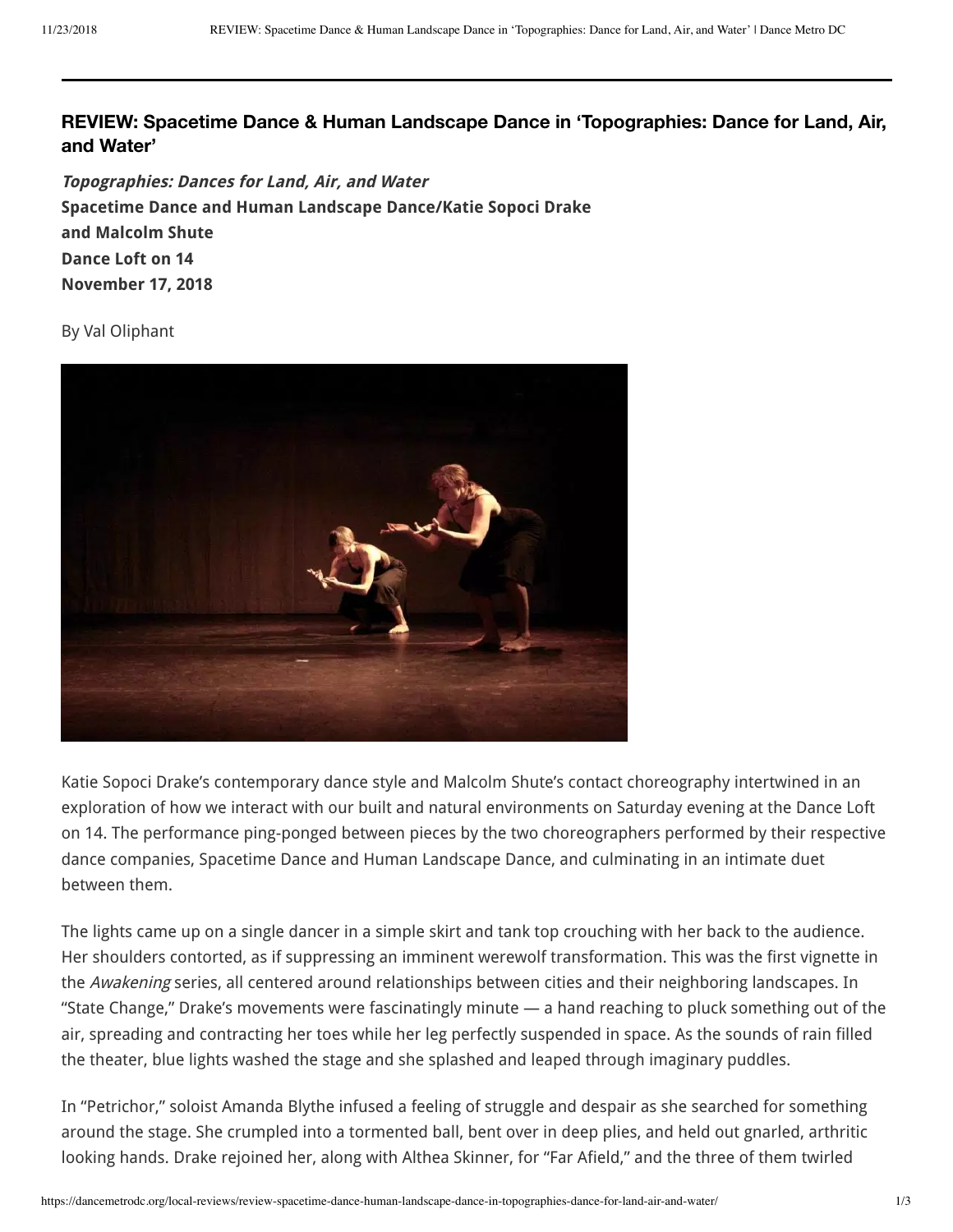11/23/2018 REVIEW: Spacetime Dance & Human Landscape Dance in 'Topographies: Dance for Land, Air, and Water' | Dance Metro DC

around each other like fall leaves blowing in a quiet night breeze, before repeating the isolated shoulder contortions from the beginning of "State Change."

Shute's first piece, "Tsuru no Ongaeshi (Crane), " retold a Japanese myth about a crane who turns herself human after falling in love with a farmer. Olivia Serrill, dressed in white, began kneeling on the floor. She dove her torso forward, revealing a man dressed all in black, Alexander Shute, directly behind her. Stitch by stitch, she sewed her arm to his and together they moved as one, arms fluidly flapping. They tumbled over one another without ever losing their physical connection.